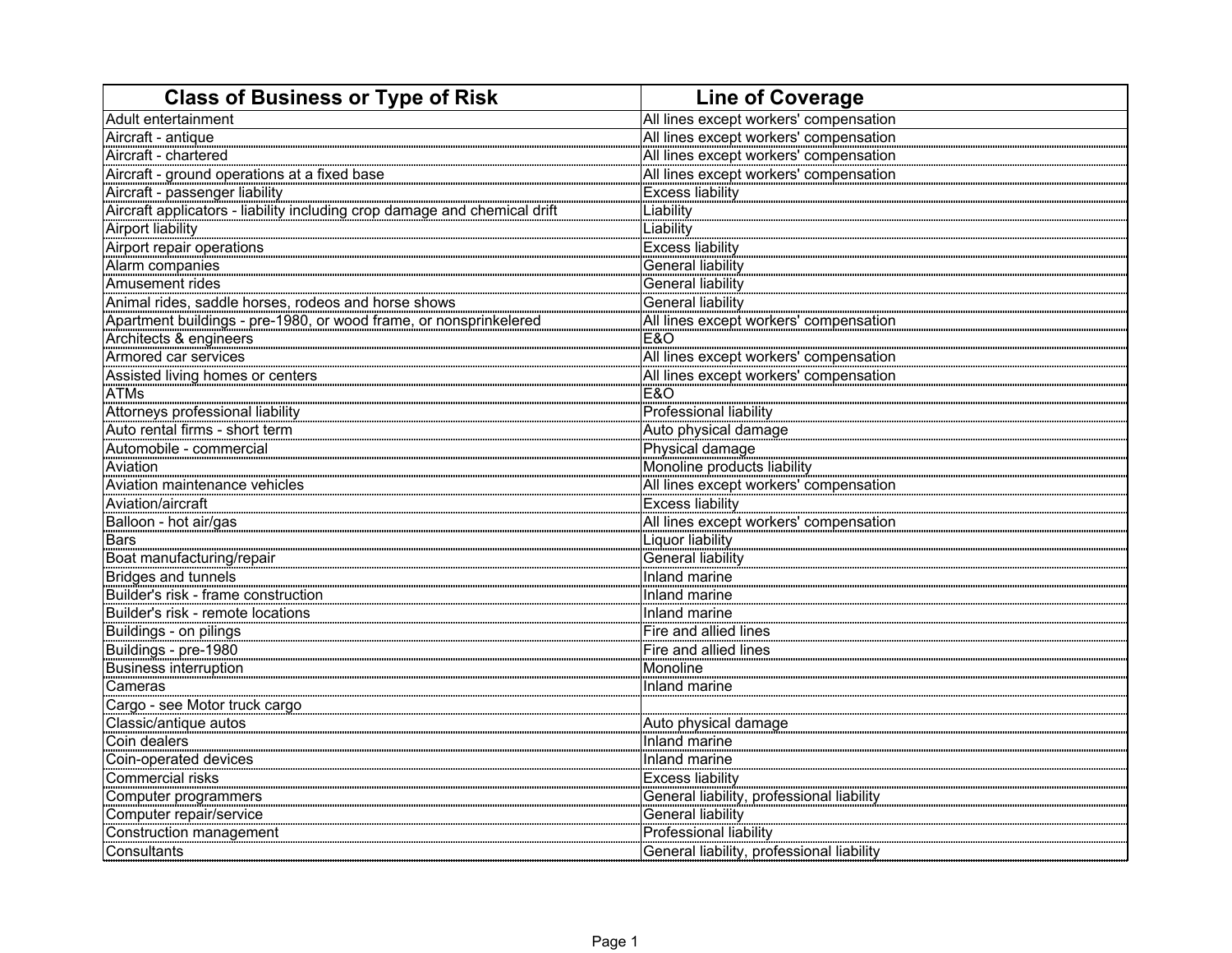| <b>Class of Business or Type of Risk</b>                   | <b>Line of Coverage</b>                |
|------------------------------------------------------------|----------------------------------------|
| <b>Contact lenses</b>                                      | Inland marine                          |
| Contractors of the following types:                        |                                        |
| Demolition                                                 | <b>Liability</b>                       |
| <b>Environmental</b>                                       | Liability                              |
| Fire suppression - including service and sales             | Liability                              |
| General                                                    | Liability                              |
| Pile driving                                               | All lines except workers' compensation |
| Residential                                                | Liability                              |
| Counseling - see Residential counseling services           |                                        |
| <b>CPAs</b>                                                | <b>E&amp;O</b>                         |
| Custodial care - licensed for under 25, which includes:    | General liability                      |
| Adult day care centers                                     |                                        |
| Child day care centers                                     |                                        |
| Developmentally disabled                                   |                                        |
| Homes for the aged                                         |                                        |
| In-home day care                                           |                                        |
| Residential care centers                                   |                                        |
| <b>DIC</b>                                                 | Inland marine                          |
| <b>Divers</b>                                              | General liability                      |
| Docks, piers, and wharves - wood frame                     | Inland marine                          |
| Drought                                                    | Fire and allied lines                  |
| Earthquake                                                 | Monoline (may be combined with flood)  |
| <b>Employment practices liability</b>                      | Monoline liability                     |
| <b>Environmental consulting</b>                            | <b>Professional liability</b>          |
| <b>Environmental impairment</b>                            | Liability                              |
| Excess coverage - personal or commercial                   | Excess liability                       |
| Explosion                                                  | Monoline liability                     |
| Explosive manufacturing, storage, or sales                 | General liability, fire & allied lines |
| Exterminators - pest control                               | General liability                      |
| Financial advisors                                         | <b>Professional liability</b>          |
| Fine arts                                                  | Inland marine                          |
| Fire extinguisher sales/service                            | General liability                      |
| Fire suppression contractors                               | Professional liability                 |
| <b>Flood</b><br>Food-borne illness                         | Monoline (may be combined with quake)  |
|                                                            | General liability                      |
| Furs<br><u>.</u><br>Garage keepers legal liability         | Inland marine                          |
|                                                            | <b>GKLL</b><br>Crime                   |
| Gold mines                                                 |                                        |
| Greenhouses                                                | Fire and allied lines (wind & hail)    |
| Guide, lodge, or outfitter - airstrips                     | All lines except workers' compensation |
| Guides, lodges, or outfitters - aircraft hull or liability | Liability & hull                       |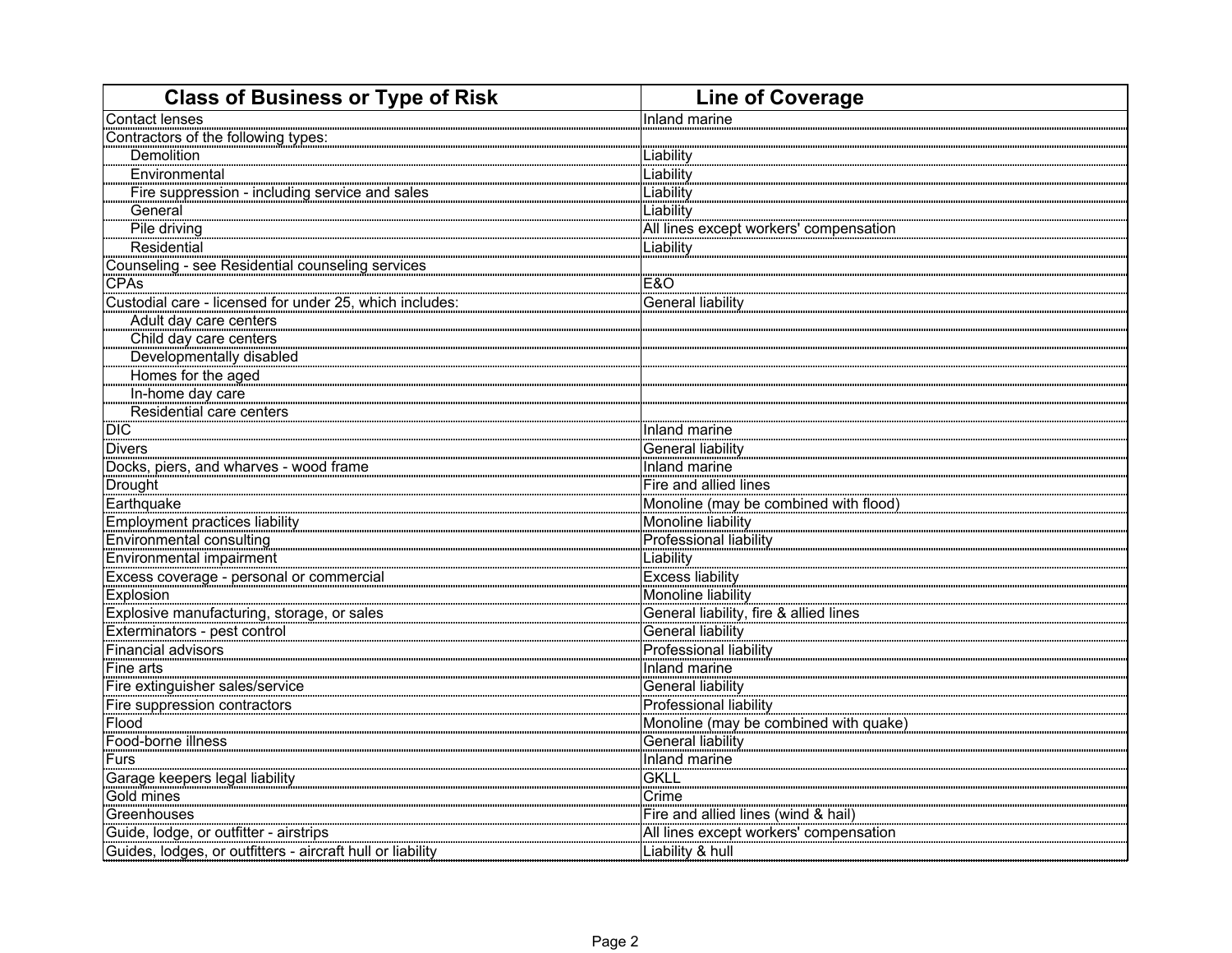| <b>Class of Business or Type of Risk</b>                                                    | <b>Line of Coverage</b>                   |
|---------------------------------------------------------------------------------------------|-------------------------------------------|
| Guides, outfitters, or lodges - remote                                                      | General liability                         |
| Habitational                                                                                | Fire and allied lines                     |
| Hanger keepers                                                                              | Monoline liability                        |
| Hay in the open or barns - when value exceeds \$25,000 in each stack or barn.               | Fire and allied lines                     |
| Hazardous materials                                                                         | All lines except workers' compensation    |
| Hazardous materials hauling                                                                 | All lines except workers' compensation    |
| Helicopters<br>Helicopters<br>Hired & nonowned auto                                         | All lines except workers' compensation    |
|                                                                                             | Monoline                                  |
| Home health care                                                                            | Liability                                 |
| Homeowners - valued at \$2 million or higher                                                | Homeowners                                |
| Homeowners - with past losses                                                               | Homeowners                                |
| In-home bed and breakfast                                                                   | <b>General liability</b>                  |
| In-home day care                                                                            | General liability                         |
| Internet services                                                                           | E&O                                       |
| Jewelry                                                                                     | Inland marine                             |
| Kidnap/ransom                                                                               | Crime                                     |
| Leased motor homes                                                                          | Auto physical damage                      |
| Liquor liability                                                                            | Monoline liability                        |
| Luxury autos                                                                                | Auto physical damage                      |
| Marine surveyors                                                                            | General liability, professional liability |
| Medical malpractice                                                                         | Liability                                 |
| Mining                                                                                      | Luability<br>General liability            |
| Mold consultants                                                                            | Liability                                 |
| Mortgage protection/impairment                                                              | <b>General liability</b>                  |
| Motor truck cargo - values \$100,000 or more                                                | Inland marine                             |
| Motor truck cargo - haul road or trans Canada                                               | Inland marine                             |
| Motor truck cargo - contractors equipment or perishables                                    | Inland marine                             |
| New ventures - less than three years experience                                             | General liability, professional, D&O      |
| Nonprofit - financially distressed                                                          | Professional liability, D&O               |
| Nonprofit - public media                                                                    | Professional liability, D&O               |
| <b>Nursing homes</b>                                                                        | General liability                         |
| Oil or gas field services                                                                   | General liability                         |
| Personal lines                                                                              | <b>Excess liability</b>                   |
| Plastic manufacturers and sales                                                             | Fire and allied lines                     |
| Police professional liability<br>Police protective liability- false arrest, personal injury | Professional liability                    |
|                                                                                             | Monoline liability                        |
| Pollution/contamination                                                                     | Monoline liability                        |
| Polyurethane-insulated buildings                                                            | Fire and allied lines                     |
| Products and completed operations                                                           | Monoline liability                        |
| Property management                                                                         | <b>Professional liability</b>             |
| Public officials                                                                            | <b>Professional liability</b>             |